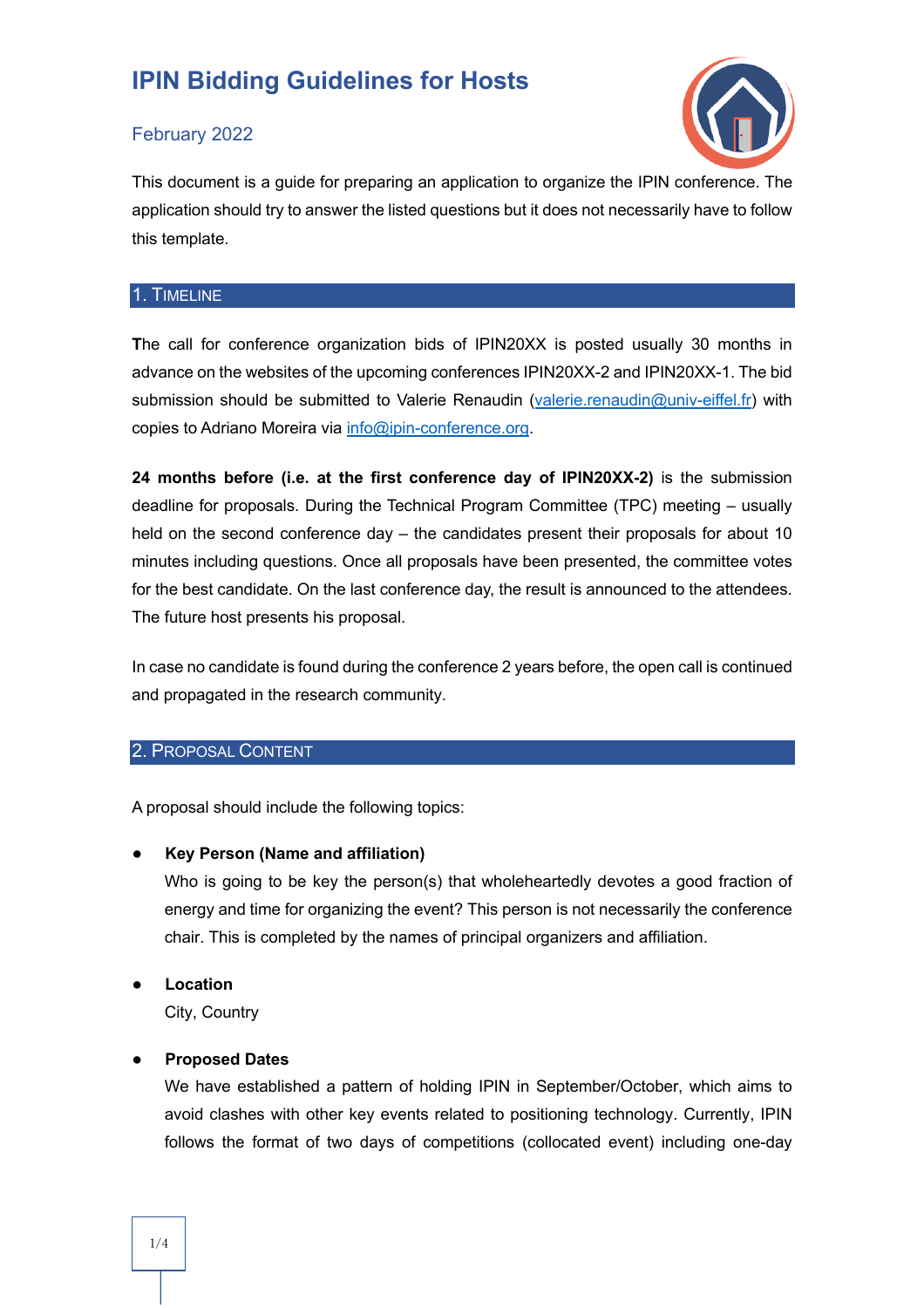#### February 2022



workshops/tutorials, followed by 2.5-3 days parallel sessions (technical papers, posters, demonstrations) which would be 4.5- 5 days in total. However, this format is not obligatory – the IPIN-TPC is open to new ideas and changes in the format.

#### ● **Why there and then?**

What will attract participants to come to the proposed location at the proposed time?

#### **Tentative Conference Venue and Facilities**

What facilities does your venue provide? Are all events on one site? Will the main auditorium have the capacity for 300 participants? Show evidence that the conference venue can accommodate at least three parallel sessions. Is the Wi-Fi free and robust?

#### ● **Travel and Transportation Facilities**

Is international travel convenient for all attendees? What are the cost and travel times for reaching the venue? Indicate the typical length of time to obtain an entry visa to the country.

#### ● **Accommodation**

What are the expected costs for accommodation at different hotel categories? How far is the accommodation from the conference facilities?

#### ● **Conference Dinner and Special Events**

What distinctive venue(s) might serve for a conference reception, a common conference dinner, or other social events?

#### ● **Support from Host Institution and local/national Bodies**

What form of support is your host institution committing, and is there interest/commitment from other bodies (e.g. national funding agencies, or businesses)? Does your host institution finance a team of assistants? Are there identified institutions that are willing to financially sponsoring the event?

#### **Industry Contacts**

IPIN is a research conference but sets a high value on participants from the industry. IPIN appreciates connections to industry on the part of the host. Provide any pertinent details on industrial support.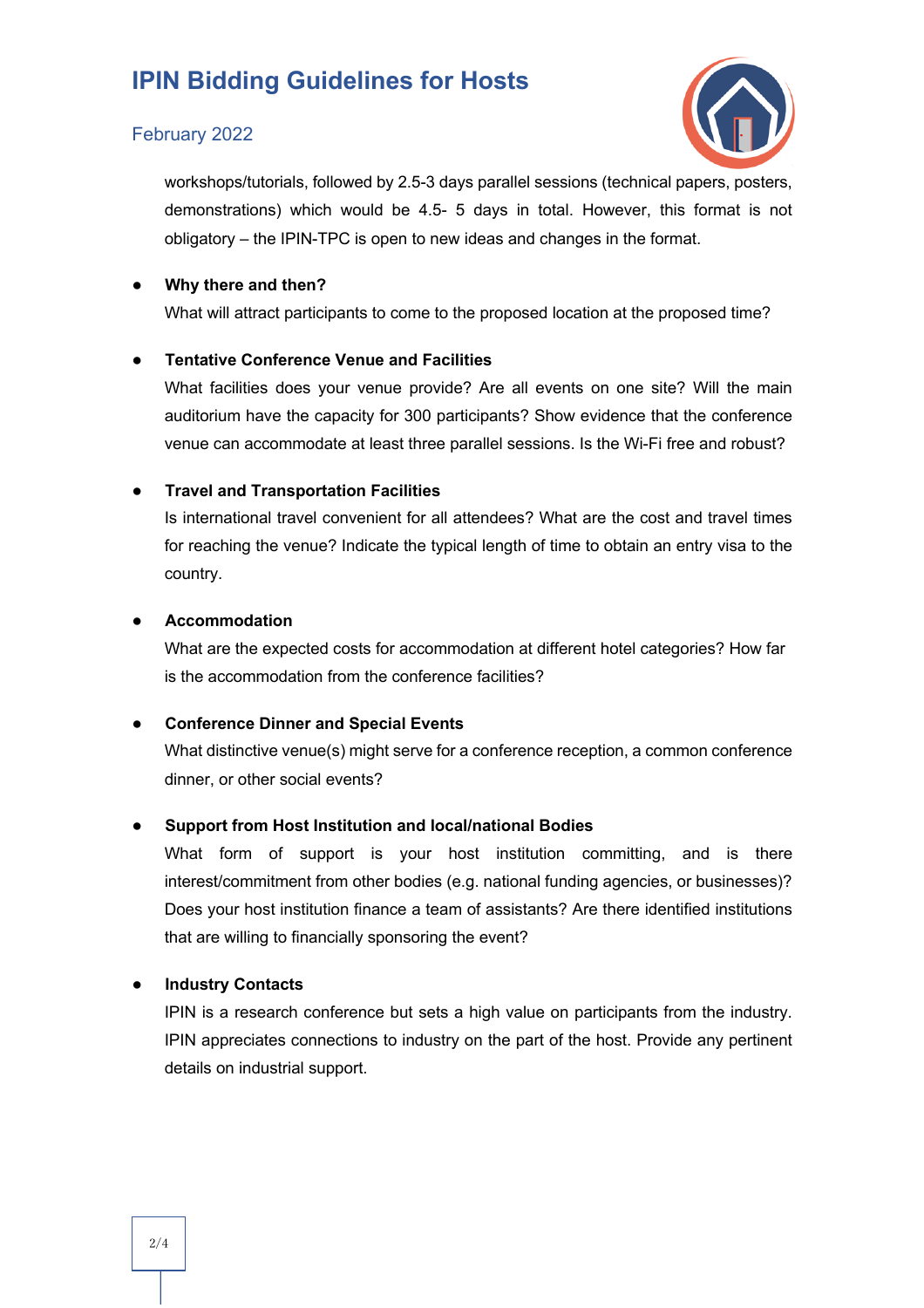### February 2022



#### ● **Conference Chairs**

IPIN has adopted a "Co-Chair model" in which at least one Chair is a member of the previous chair – usually a former IPIN host who can assist the future host with his experience. An opinion on the Co-Chair model is welcomed.

#### **Tentative Budget**

Recognizing that the budget is, of course, tentative at this stage, if possible, the following numbers should be estimated:

- Cost of the facilities (if not provided in-kind by the institution)
- Cost of the local manager (if not provided in-kind by the institution)
- Indicative registration fees assuming 200/300/400 delegates.
- Total expected income
- Total expected expenses
- Minimum and maximum number of participants that you are able to host

#### **IPIN competition**

For several years now, an indoor positioning competition has been associated with the IPIN congress. This competition can take place on the conference site or in another easily accessible location. A presentation of venue ideas to host this competition should be formulated. Previous IPIN editions' websites can be consulted for more information on the specifics of a typical competition venue.

#### ● **Other Issues**

It would be helpful to add information about possible technical visits, expected weather, tourist attractions near to the venue or other venue related issues.

#### TIPS FOR SUCCESSFUL BIDS

Candidates address the following issues in the answers to the application questions:

- **Disciplinary and theory/practice balance:** Do you have any thoughts on how disciplinary and theory/practice balance will be emphasized in IPIN's organizational roles, keynotes, CFP and program structure?
- **International balance:** Do you have connections, which could expand IPIN to less well-represented parts of the world, or as with the gender issue, how you assign organizing roles?
- **Community balance:** While a research forum, IPIN seeks to be a place to dialogue with all of the stakeholders in indoor positioning and indoor navigation including